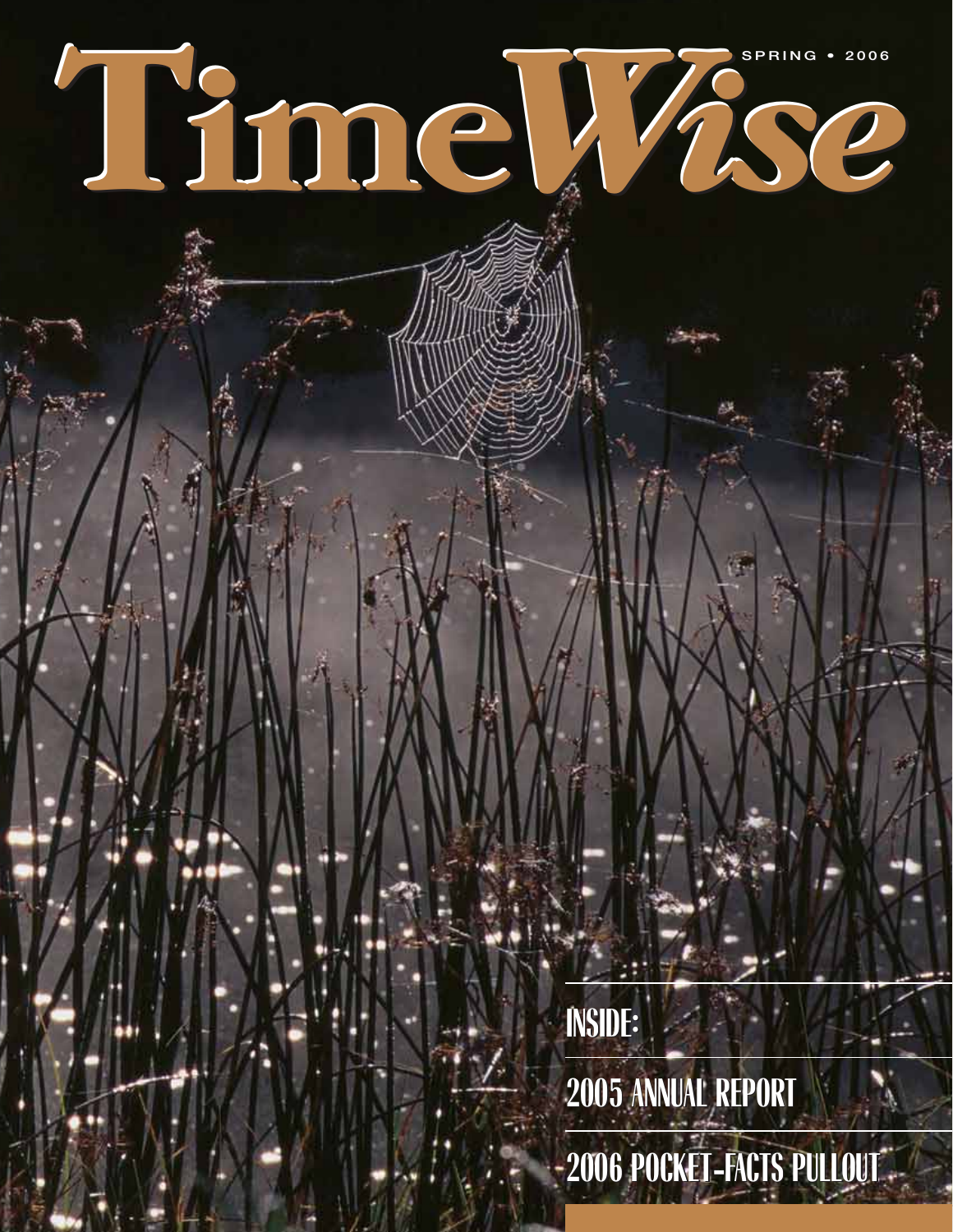



A credit union company

At Concentra Financial, client relationships, innovation, collaboration and exceptional service are key components in connecting clients with solutions.

Partnering with credit unions, Concentra creates value-added products and specialized solutions to enhance clients success through the following business lines:

#### **Trust Services\***

Personal and corporate trusts for individuals and businesses requiring the services of a professional trustee.

#### **Financial Services**

Deposit investments and residential mortgage services for individuals.

#### **Commercial Leasing**

Commercial leasing services for business owners who are in the market for equipment, technology and infrastructure financing.

#### **Corporate Banking**

Corporate financial service packages for businesses who require cash management & payment services; credit services; deposit services; international services; and referred services

#### **Credential Securities Inc.\*\***

Concentra has partnered with Credential Securities Inc. to offer full-service brokerage services, investment advice, securities trading and financial planning.

\* Trust services are available through Concentra Trust, a wholly-owned subsidiary of Concentra Financial.

\*\* Mutual funds and other securities are offered through Credential Securities Inc. Credential Securities Inc. is a Member-CIPF.

1-800-788-6311 servicecentre@concentrafinancial.ca www.concentrafinancial.ca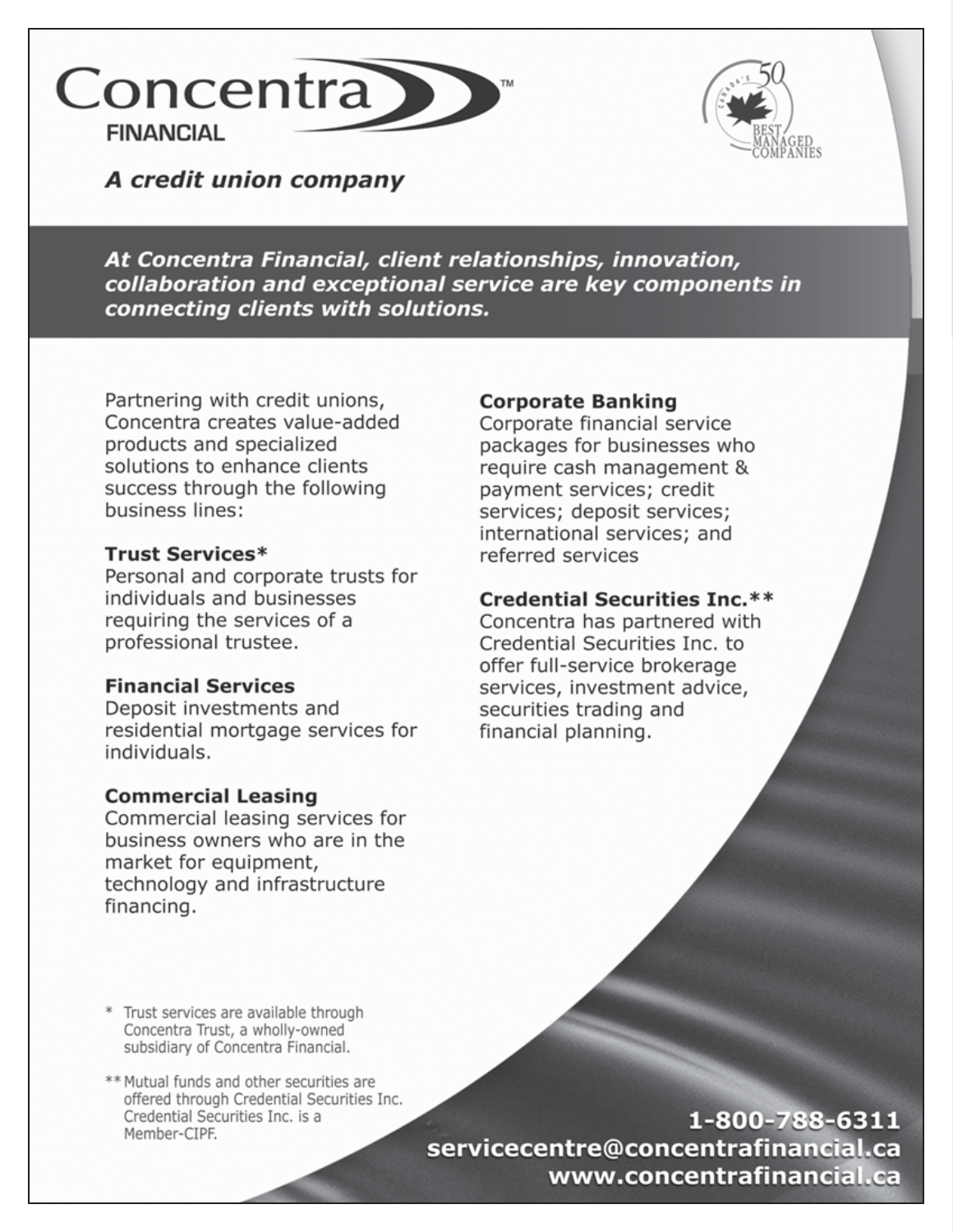# **CONTENTS**

#### **PROFILE**

Audri Wilkinson: "I really love my **6** job with Concentra Financial. But it's never really the job, it's the people."

#### **SPECIAL FEATURES**

Election of Employee Delegates **2**

Board of Directors President – Peter Zakreski Vice-President – Wayne King Directors – Earl Hanson Gerry St. Pierre Laura Vance Audri Wilkinson

#### **Staff**

General Manager – Bill Turnbull Investment Manager – Eldon Braun Accounting/Investment Officer – Joel Sawatsky Member Services Manager – David Kapeluck Information Officer – Muriel Baribeau Systems Administrator– Vaun John Programmer – Rob Peddle Office Administrator – Fiona May Office Administrator – Rhonda Ens Office Administrator (Part-time) – Joanne Monk

## **Time Wise** SPRING, 2006 Volume 29, Number 1

TimeWise is published at least twice a year by the Co-operative Superannuation Society Pension Plan (registration no. 0345868), Box 1850, Saskatoon, Saskatchewan S7K 3S2. Phone (306) 244-1539.

TimeWise is the official publication of the Co-operative Superannuation Society Pension Plan and is provided free to all active contributing members of the Pension Plan through the Pension Plan's member organizations and to all retired members of the Pension Plan.

Opinion and comment expressed in TimeWise does not necessarily reflect the official policy of the CSS Pension Plan. This issue of TimeWise is printed on RESOLVE COATED GLOSS which contains 50% recycled fibre of which a minimum of 15% is post-consumer waste.

#### **FEATURES**

- **4** News Briefs
- **5** 2006 Annual Meeting Update
- **5** Thank-You!
- **11** Pension Projections from CSS Pension Plan
	- **12** "I Know That!" Contest

#### **REGULAR COLUMNS**

- **9** In Remembrance
- **10** New Pensions



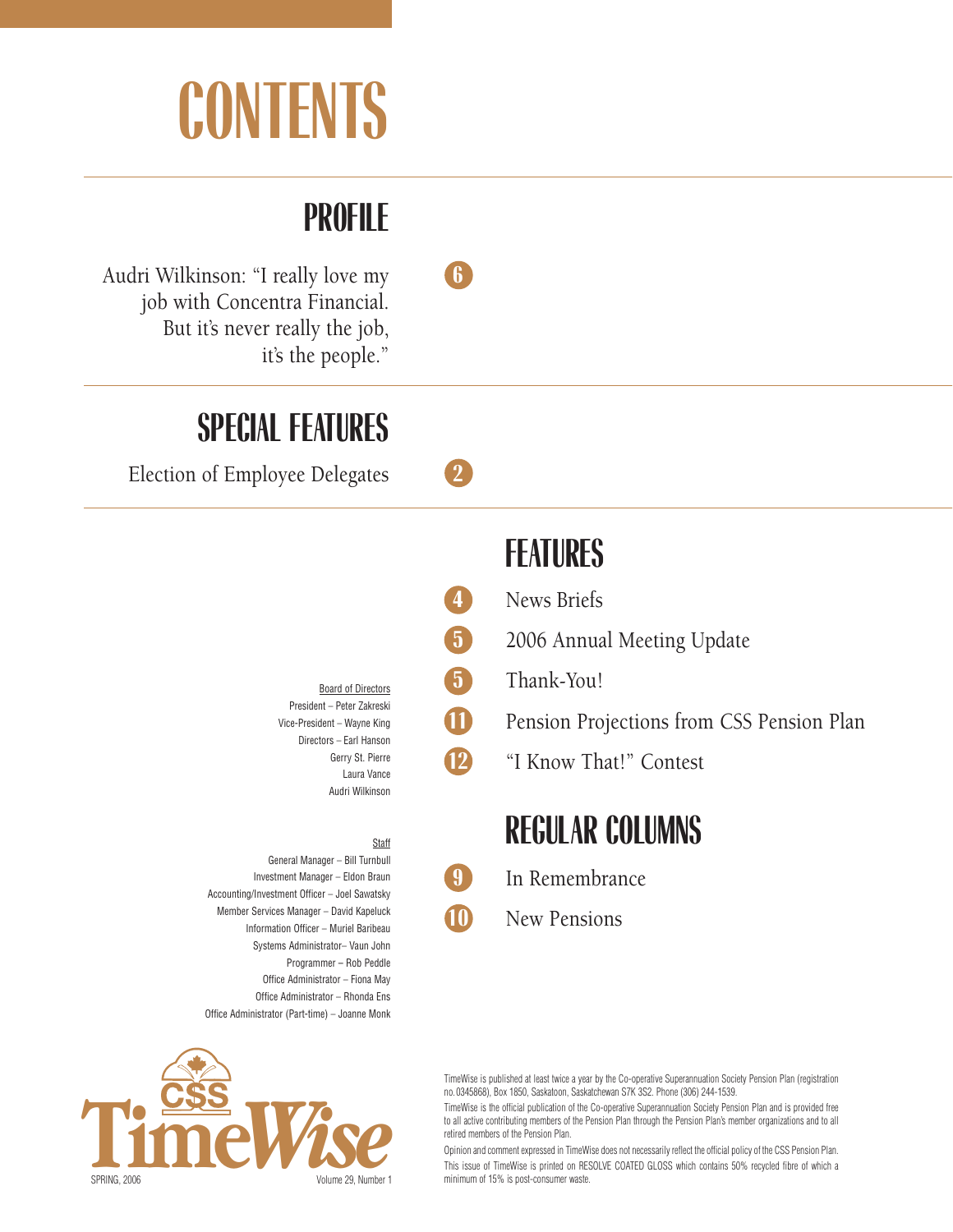# **ELECTION OF EMPLOYEE DELEGATES**

THE 2006 Annual Meeting of Annual Meeting of Annual Meeting of Annual Meeting of Annual Meeting of Annual Meeting of Annual Meeting of Annual Meeting of Annual Meeting of Annual Meeting of Annual Meeting of Annual Meeting The 2006 Annual Meeting of the Co-operative Superannuation Society was held<br>on March 31, 2006 at the Sheraton Cavalier he 2006 Annual Meeting of the Co-operative Superannuation Society was held Hotel in Saskatoon.

The 2006 Annual Meeting of the Condition Society was on March 31, 2006 at the Sheraton C.<br>Hotel in Saskatoon.<br>The election of employee delegates<br>2006 Annual Meeting involved<br>Alberta/BC/Northern Canada region Manitoba/Easte The election of employee delegates to the 2006 Annual Meeting involved the Alberta/BC/Northern Canada region, the Manitoba/Eastern Canada region, and the Pensioners.

> Six candidates were nominated for the four delegate positions in the Alberta/BC/Northern Canada region. The four successful candidates elected for a two-year term are: Jeff Ambrose, Eastalta Co-op Ltd., Vermilion AB; Wilfred Harms, Calgary Co-operative, Calgary AB; Ritchard Noonan, Calgary Co-operative, Calgary AB; and Gerry St. Pierre, Barrhead District Co-op, Barrhead AB.

> Seven candidates were nominated for the three delegate positions in the Manitoba/ Eastern Canada region. The three successful candidates elected for a two-year term are: Travis Dreger, Twin Valley Co-op, Birtle MB; Audri Wilkinson, Concentra Financial, Winnipeg MB; and Judy Yeo, Federated Cooperatives Limited, Winnipeg MB.

> One candidate was nominated for the Pensioner delegate position. Ben Plemel of St. Gregor SK was therefore elected by acclamation as the Pensioner delegate.

> The above delegates joined the seven Saskatchewan region delegates (who were elected for a two-year term last year) at this year's Annual Meeting. The Saskatchewan region delegates are: Mike Gartner, Federated Co-operatives Limited, Saskatoon; Earl Hanson, Southwest Credit Union, Swift Current; Ronald Inkster, BCU Financial, North Battleford; Celeste Labrecque, TCU Financial, Saskatoon; Pieter McNair, Kelvington Credit Union, Kelvington;

Charlene Rehn, Saskatoon Credit Union, Saskatoon; and Doug Wiebe<sup>1</sup>, Federated Cooperatives Limited, Regina.

The above fifteen employee delegates, along with the fifteen employer delegates, represented employee and employer members at the 2006 Annual Meeting in Saskatoon.

The fifteen employer delegates are appointed by the following employer organizations: Credit Union Central Alberta (one delegate), Credit Union Central of Manitoba (one delegate), Credit Union Central of Saskatchewan (three delegates), Concentra Financial (one delegate), and Federated Cooperatives Limited (nine delegates). The following employer delegates were appointed by the above organizations as follows:

- Credit Union Central Alberta: Paul Rossmann, Calgary AB;
- Credit Union Central of Manitoba: Brian Peto, Winnipeg MB;
- Credit Union Central of Saskatchewan: Robert Effa, Yorkton SK; Cheryl Loadman, Saskatoon SK; Garth Melle, Regina SK;
- Concentra Financial: Wayne King, Saskatoon SK;
- Federated Co-operatives Limited (FCL): Beryl Bauer, FCL Director; Andrea L'Ecuyer, FCL Saskatoon; Richard Lemoing, FCL Director; Art Postle, FCL Saskatoon; Glennis Scharf, FCL Saskatoon; Rod Shivak, FCL Saskatoon; Glen Tully, FCL Director; Laura Vance, FCL Director; and Peter Zakreski, FCL Saskatoon.

The CSS Pension Plan extends its appreciation and thanks to all nominees, both successful and unsuccessful, for their interest in the Pension Plan's democratic process.



**Jeff Ambrose** General Manager *Eastalta Co-op Ltd., Vermilion AB* (Alberta/BC/Northern Canada Region)



**Travis Dreger** General Manager *Twin Valley Co-op Ltd., Birtle MB* (Manitoba/Eastern Canada Region)



**Mike Gartner** Retail Facilities Manager *Federated Co-operatives Limited, Saskatoon SK* (Saskatchewan Region)

<sup>1</sup> Doug Wiebe was appointed by the employee directors to complete the balance of Rosalynne Tayler's term which was vacated when Rosalynne retired from Federated Co-op in Saskatoon.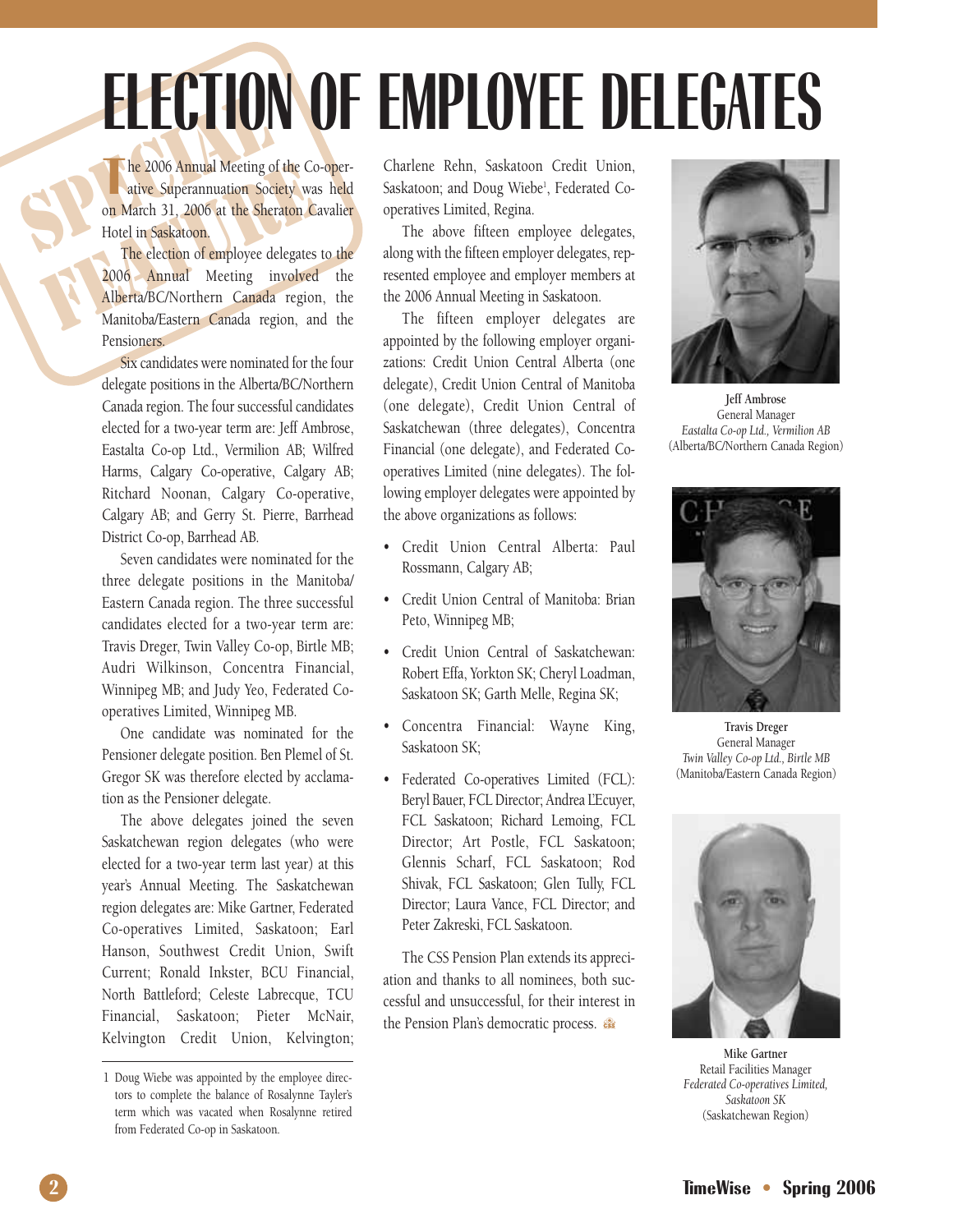

**Earl Hanson** Vice-President Wealth Management *Southwest Credit Union, Swift Current SK* (Saskatchewan Region)



**Wilfred Harms** Vice-President Marketing & Operations *Calgary Co-operative Association, Calgary AB* (Alberta/BC/Northern Canada Region)



**Ronald Inkster** Vice-President of Finance *BCU Financial, North Battleford SK* (Saskatchewan Region)



**Celeste Labrecque** Operations Manager *TCU Financial, Saskatoon SK* (Saskatchewan Region)



**Pieter McNair** General Manager *Kelvington Credit Union, Kelvington* (Saskatchewan Region)



**Ritchard Noonan** Vice-President Human Resources *Calgary Co-operative Association, Calgary AB* (Alberta/BC/Northern Canada Region)



**Charlene Rehn** Financial Planner *Saskatoon Credit Union, Saskatoon* (Saskatchewan Region)



**Gerry St. Pierre** General Manager *Barrhead District Co-op Limited, Barrhead AB* (Alberta/BC/Northern Canada Region)



**Doug Wiebe** Regional Manager *Federated Co-operatives Limited, Regina SK* (Saskatchewan Region)



**Audri Wilkinson** Manager, Relationship Management & Sales *Concentra Financial, Winnipeg MB* (Manitoba/Eastern Canada Region)



**Judy Yeo** Finance and Control Manager *Federated Co-operatives Ltd., Winnipeg MB* (Manitoba/Eastern Canada Region)



**Ben Plemel** Retiree *St. Gregor SK* (Pensioner Delegate)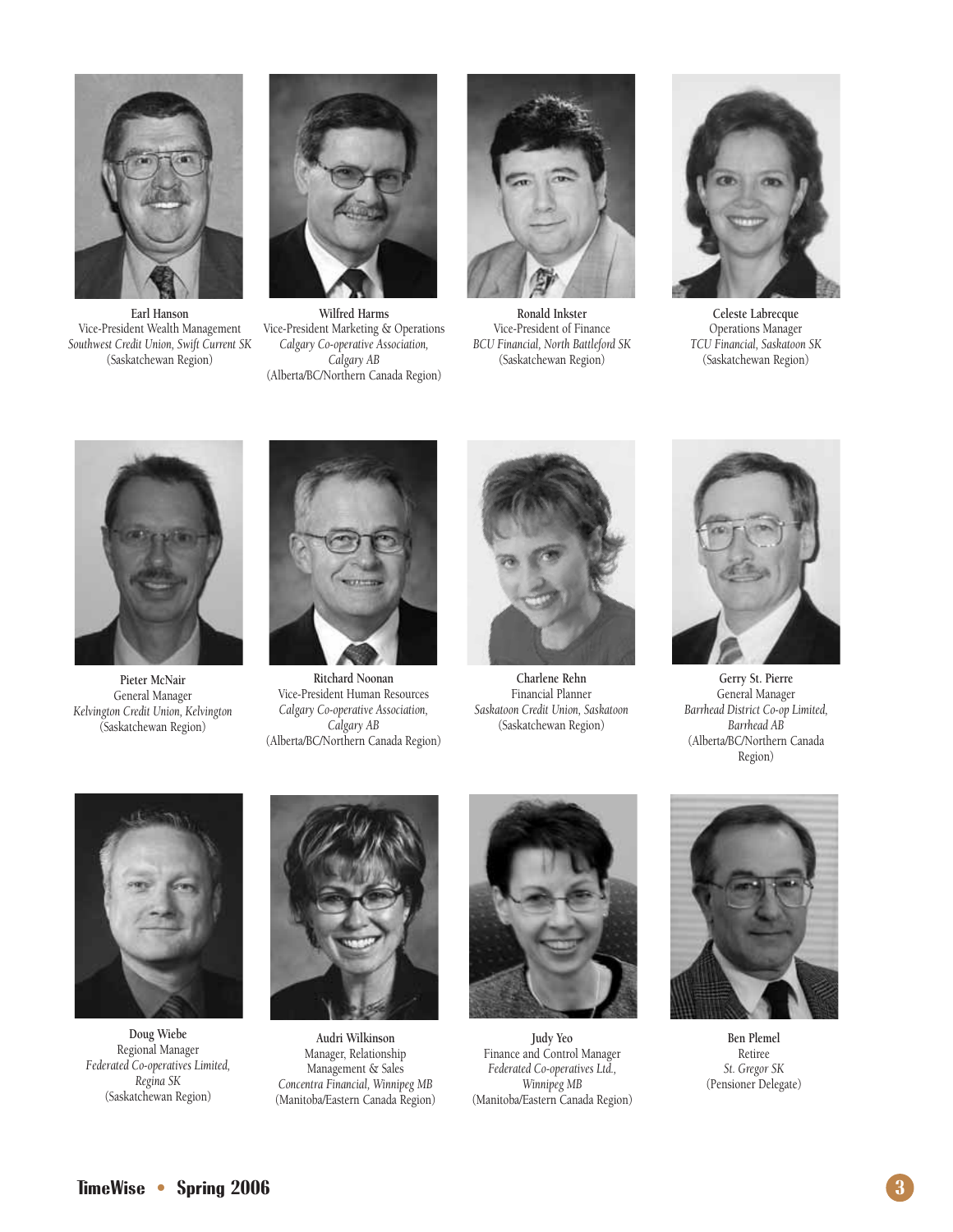### **NEWS BRIEFS**

#### **"I Know That!" Contest Update**

**C**ongratulations to the 10 lucky winners<br>
of the Fall 2005 "I Know That!" con-**O** ongratulations to the 10 lucky winners test. Each winner has either received a copy of Ernie J. Zelinski's book "How to Retire Happy, Wild and Free" or Jill O'Donnell's, Graham McWaters', and John Page's book "The Canadian Retirement Guide". The 10 lucky winners whose names were drawn at random on November 28, 2005 are: Keith Boechler, Saskatoon SK; Donald Bzdell, Regina SK; Bernice Kotzer, Theodore SK; Arlene Lee, Holland MB; Edmund Mazur, Weyburn SK; Lori Megyesi, Saskatoon SK; Mistylee Nielsen, Bonnyville AB; Verna R. Orlesky, Westlock AB; Theresa M. Rea, Moosehorn MB; Marjorie Rivera, Winnipeg MB. The crossword puzzle solutions for the Fall 2005 contest are as follows:

#### **Across:**

- 3. A total of 169 new pensions started during the first nine months of 2005.
- 5. With unit pricing the investment income, gains and losses are allocated to members on an ongoing basis.
- 6. The T4A slips for 2005 will be mailed directly to pensioners by early February 2006.
- 8. When a member converts pension funds into a monthly pension, the funds from their Account are used to purchase long-term bonds.
- 10. On your Annual Statement not only will you see some of your pension account information reported to you in dollars, but also in number of units.

#### **Down:**

- 1. Because the unit price for the Balanced Fund and the Money Market Fund are updated daily, the Pension Plan can no longer extend the year-end contribution deadline into the new year.
- 2. Over the longer term, investment forecasters continue to expect single digit returns for stocks and bonds to become the norm.
- 4. Laura Vance was the first woman ever to be elected to the Board of Directors of Pioneer Co-op.
- 7. With Flexible Retirement Payments, any funds left in your account at death will always be available to your spouse, family or estate.
- 9. In January 2005 seven delegates representing the Saskatchewan region were elected for a 2 year term.

Details of the latest contest appear on pg 12.

#### **2006 RIO & RPS Schedule**

The tentative s<br>
Income Optio<br>
2006 is as follows: he tentative schedule of Retirement Income Options (RIO) workshops for

| Swift Current SK April 8 |                 |
|--------------------------|-----------------|
| Dauphin MB               | April 29        |
| Calgary AB               | June 3          |
| Red Deer AB              | September 9     |
| Saskatoon SK             | October 14 & 26 |
| Winnipeg MB              | November 4      |

These 3-hour RIO workshops are designed for members and their spouses who are approaching retirement. Participants will receive a wealth of information with respect to all the retirement income options available to them for their funds in the CSS Pension Plan.

Members 50 and older with more than \$30,000 in the Pension Plan will receive an invitation to attend the RIO workshop in their area. Members and their spouses are encouraged to attend this very worthwhile workshop.

The tentative schedule for the 1-day Retirement Planning Seminar (RPS) for 2006 is as follows:

| Nanaimo BC   | March 20    |
|--------------|-------------|
| Edmonton AB  | May 12      |
| Saskatoon SK | June 14     |
| Brandon MB   | October 3   |
| Regina SK    | November 15 |
|              |             |

The RPS is designed for members and their spouses who are nearing retirement (i.e., 50 years of age and older). The objective of the RPS is to provide information and help participants search for their own answers in planning for a meaningful, successful and happy retirement.

Topics that are covered include health, housing, legal matters, psychological aspects of retirement, use of time, sources of income, and financial planning. Members and their spouses are encouraged to attend a RPS about 10 years before they expect to retire.

Registration brochures for the RPS are sent to the employer members for distribution to the appropriate employee members.

The above RIO and RPS schedule is also posted on the CSS Pension Plan's web site: www.csspen.com

#### **2006 Contribution Limit**

**T** he contribution limit to the CSS Pension Plan for 2006 is the lesser of:

- 18% of employment earnings, or
- \$19,000 (the maximum dollar limit).

Please note that this limit is calculated on a year-to-date basis. In other words, if an employee's year-to-date compensation to March 31, 2006 was \$6,000, then

his/her contribution limit to the end of March was \$1,080 (i.e., 18% of \$6,000). Consequently, all employee and employer contributions combined to March 31, 2006 cannot exceed \$1,080.

The amount that an employee (and his/her employer) can contribute to the Pension Plan for 2006 is separate from the limit that the employee can contribute to his/her own RRSP for 2006.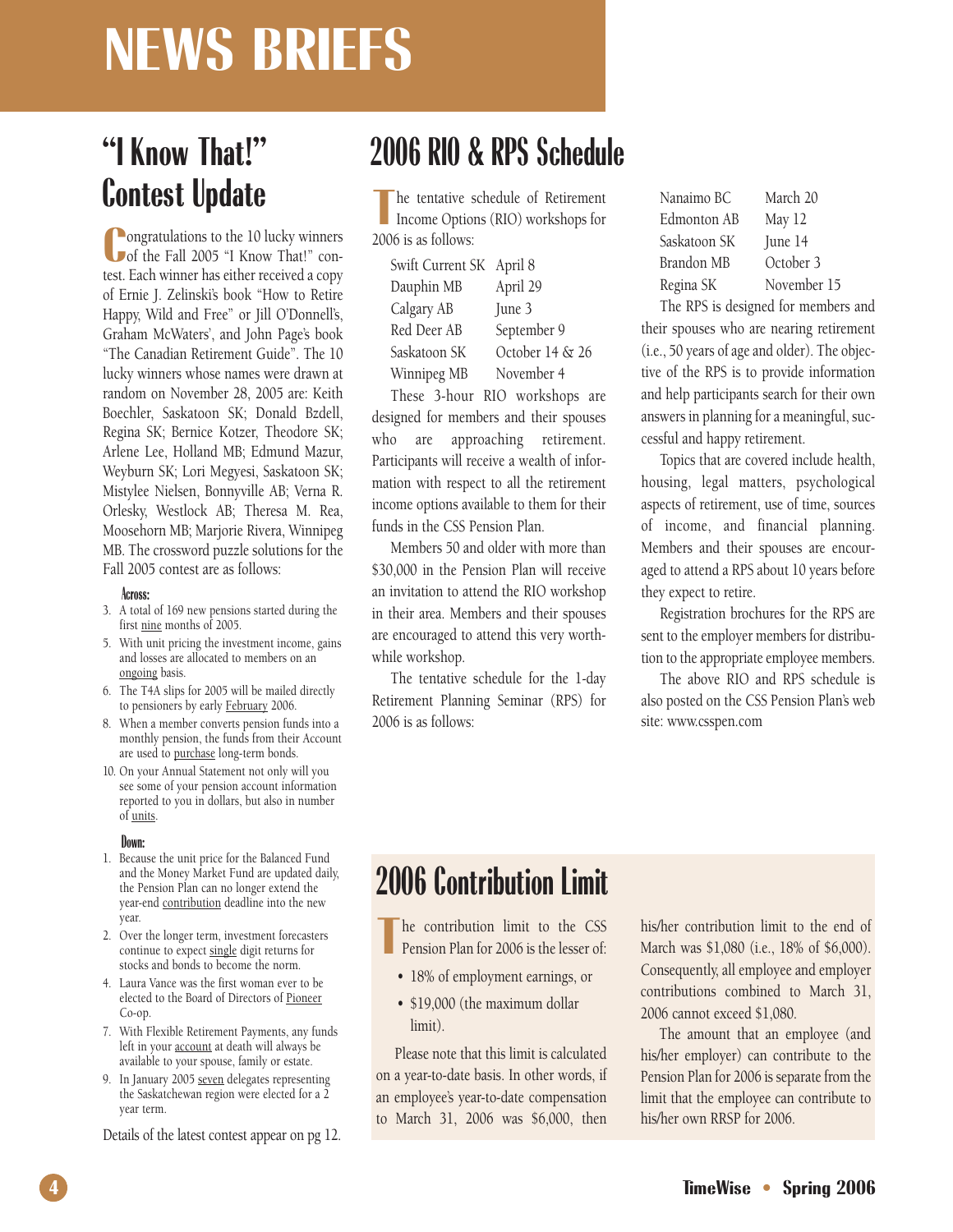# **2006 ANNUAL MEETING UPDATE**

**T he**Co-operative
Society (CSS) Annual Meeting was l<br>
on Friday, March31, 2006 in Saskatoon. he Co-operative Superannuation Society (CSS) Annual Meeting was held

#### **Delegate Seminar**

At the Delegate Seminar held the evening prior to the Annual Meeting, delegates discussed several items. The first item for discussion was the Plan's new Money Market Fund (MMF). The MMF was introduced on January 26, 2005 as a lower risk/lower return investment option for members nearing retirement. Delegates concluded that although not many members are using the MMF as they near retirement, it is expected to become more popular as time passes.

Second, the Delegates discussed adding a new Variable Benefit Payment option for retiring CSS Pension Plan members. The Income Tax Act Regulations were amended in September 2005 to allow Defined Contribution (DC) pension plans, such as the CSS Pension Plan, to offer Variable Benefit Payments. However, most provinces have still not amended their pension legislation to permit Variable Benefit Payments.

Thirdly, the Delegates reviewed proposed amendments to the CSS Pension Plan's Rules & Regulations that would allow the Plan to offer Variable Benefit Payments.

### **Thank-You!**

**A** special thank-you goes out to Mike Paynter, former Member Services Manager for the CSS Pension Plan. Since his retirement from the Pension Plan in January 1998, Mike has been one of the Plan's presenters at its Retirement Income Options (RIO) workshops held in various locations throughout western Canada.

At the end of 2006, Mike announced that he will no longer be participating in our RIO workshops. This will allow Mike and his wife Louise more time to travel and

#### **Directors Elections**

Two Director elections were held at the Annual Meeting. Wayne King of Concentra Financial, an employer delegate, was re-elected to the Board for a three-year term by acclamation. The two other employer Directors are Peter Zakreski of Federated Co-op in Saskatoon, and Laura Vance a Federated Co-op Director.

Earl Hanson of Southwest Credit Union in Swift Current SK, an employee delegate was re-elected to the Board for a three-year term by acclamation. The two other employee Directors are Audri Wilkinson of Concentra Financial in Winnipeg, and Gerry St. Pierre of Barrhead District Co-op in Barrhead AB.

#### **Plan Rule Changes**

At the 2006 Annual Meeting the Delegates approved amendments to the CSS Pension Plan's Rules & Regulations to enable the Plan to offer Variable Benefit Payments. These will only become available across Canada as each province amends its pension legislation. Once provincial requirements are known, the CSS Board of Directors will set policies to allow CSS members access to this new retirement income option.

visit with friends and family. It will also give them more time for their volunteer activities. On behalf of the many members that Mike has personally worked with over the years, we want to say thank you for a job well done, and wish Mike and Louise all the best as they continue to enjoy their well-deserved retirement.

Concentra Financial (formerly Cooperative Trust) will also no longer be involved in RIO workshops. Over the past several years, Concentra's focus has shifted away from delivering retail retirement income products. For the time being, therefore, Plan personnel will take over the

#### **Variable Benefits**

As noted above, the Plan's Rules now permit retirees to receive Variable Benefit Payments directly from their CSS account. Unfortunately, however, before applications can be made and payments can actually be processed, provincial pension laws must be changed. The Plan is working with provincial pension regulators to encourage prompt action. We are also developing Variable Benefit information and communications, Variable Benefit Forms and IT system changes. We still expect to be ready to offer Variable Benefit Payments before the end of 2006. However, actual timing will depend on the necessary changes to provincial pension laws being passed.

A Variable Benefit Payment from nonlocked-in (unrestricted) funds will be somewhat similar to a RRIF from a financial institution. While a Variable Benefit Payment from locked-in (restricted) funds will be subject to applicable pension legislation, and thus somewhat similar to a LIF, LRIF, or PRRIF from a financial institution. For more background information on this new retirement income option, please refer to the "Flexible Retirement Payments" article in the Fall 2005 issue of *TimeWise* beginning on page 6.

session explaining the retirement products available from financial institutions. On behalf of plan members, the CSS Pension Plan extends its sincere appreciation to Concentra Financial for its involvement in the RIO workshops for the past eight years.

Karen Timoshuk, who has been leading the Pension Plan's Retirement Planning Seminars for the past several years, will now assume a similar role in the Plan's RIO workshops. Karen and David Kapeluck, the Pension Plan's current Member Services Manager, will present the Plan's RIO Workshops in 2006.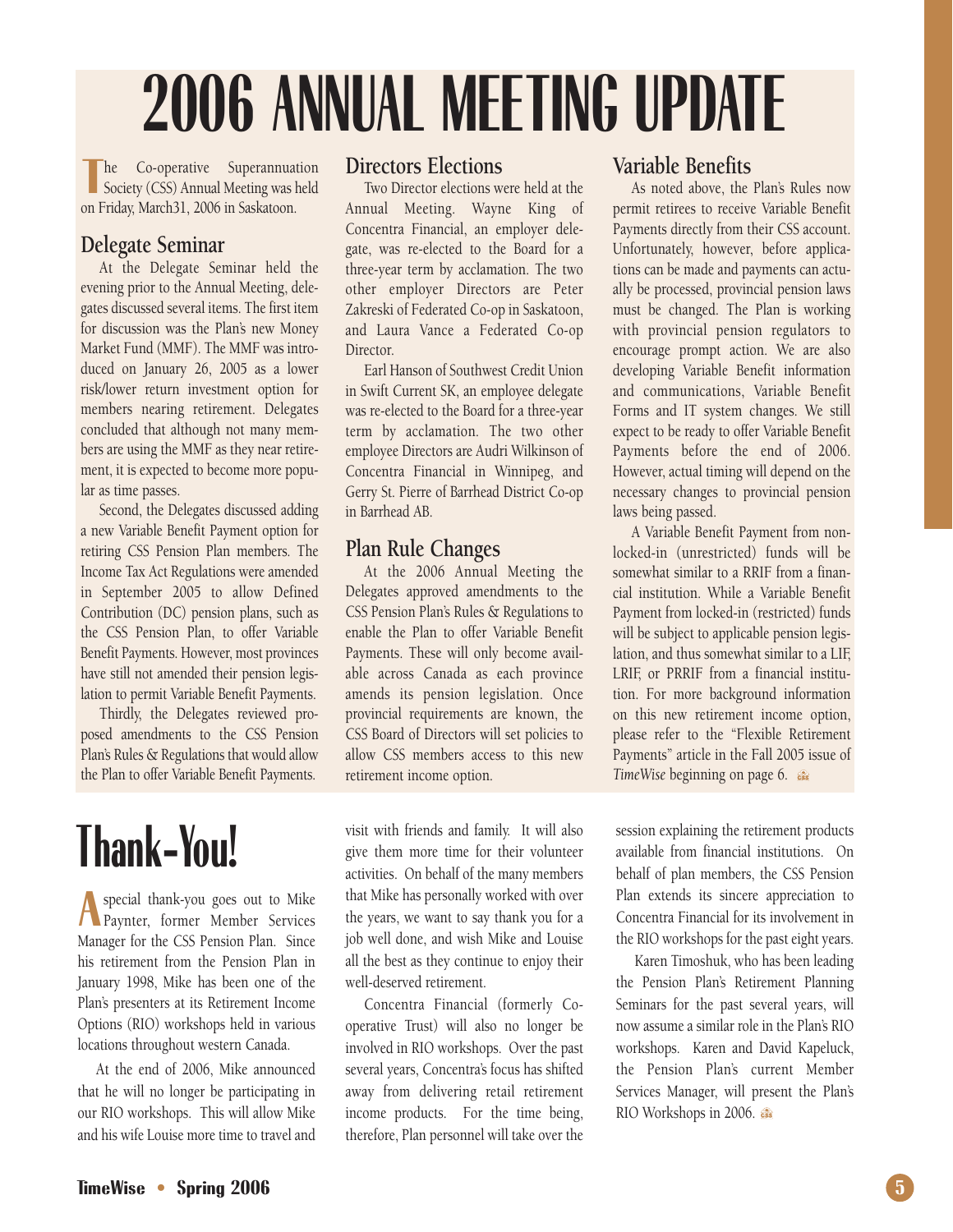### **PROFILE** BY DAVE YANKO

IN OUR CONTINUING SERIES OF PROFILES ON THE BOARD OF DIRECTORS, FEATURED IN THE ISSUE IS AUDRI WILKINSON, WHO JOINED THE BOARD IN 2005

### **Audri Wilkinson**

*"I really love my job with Concentra Financial. But it's never really the job, it's the people."*

**A** udri Wilkinson admits she had a<br>somewhat dim view of credit unions udri Wilkinson admits she had a before she began working for one about 18 years ago in Portage la Prairie, MB. Until then, Audri had spent most of her career in the trust company industry. She never questioned the prevailing assumption in that industry that credit unions were inferior to banks. But it didn't take her long in her new position to begin to see that this simply wasn't true.

"One of the first things I noticed was that the credit union's computer systems were much more advanced than anything I had seen at trust companies or banks,'' says Audri, an Oakville, MB resident who became one of three employee delegates of the CSS Pension Plan for the Manitoba/Eastern Canada region in 2004, and then joined the Plan's Board of Directors as an employee director in 2005.

Audri would soon come to realize that "credit union advantage" reached well beyond technical innovation. She learned how credit unions were the first institutions to provide their members with advantages such as daily interest, and weekly and bi-weekly mortgage payment options. She appreciated the fact that staff could make a decision at their local credit union without having to go through "some ivory tower in Toronto.'' And she was impressed by the status afforded to members of the credit union.



"I saw they really did have the members' best interests at heart," says Audri, now manager of relationship management and sales at Concentra Financial in Winnipeg. "And I still see testament to that every day.''

So perhaps it's not surprising that later in her career, when Audri had the experience and opportunity to make her own contribution to this people-first tradition, she dove right in. Audri played an integral role in the arduous political lobbying effort that resulted in retiring Plan members in Manitoba gaining greater freedom in the use of their retirement capital.

"I had the ability to make a difference because of my background and I felt I had an obligation to contribute to this effort,'' says Audri, who's married with a blended family of three daughters. "It was the right thing to do."

Today, Audri is happy and relieved about changes to the Manitoba pension legislation that she helped bring about. And she's pleasantly surprised with the number of members who've thanked her for her work on the issue. For Audri, however, hard work comes naturally.

#### **Growing up on the farm**

Audri grew up on a mixed farm south of Brandon in an area called the Brandon Hills. The oldest of five children – four girls and a boy – Audri was no stranger to hard work. She helped look after the cattle at a time when this involved much more manual labour than it does today. In those days, says Audri, the kids chipped in on the farm work as soon as they were old enough to contribute.

"By the time I was 13, I was hauling grain in a three-ton truck,'' says Audri. "That's just what things were like back then. You had your sons and daughters in the field.''

Audri recalls that life on the farm in those early years was quite Spartan compared to farm life today. Her parents had very little when they started out.

"We didn't have running water until I was 11. And I went to a one-room schoolhouse until I was in Grade 6."

Even with the substantial amount of work involved in being the eldest child growing up on a farm, however, Audri still managed to find a little bit of time for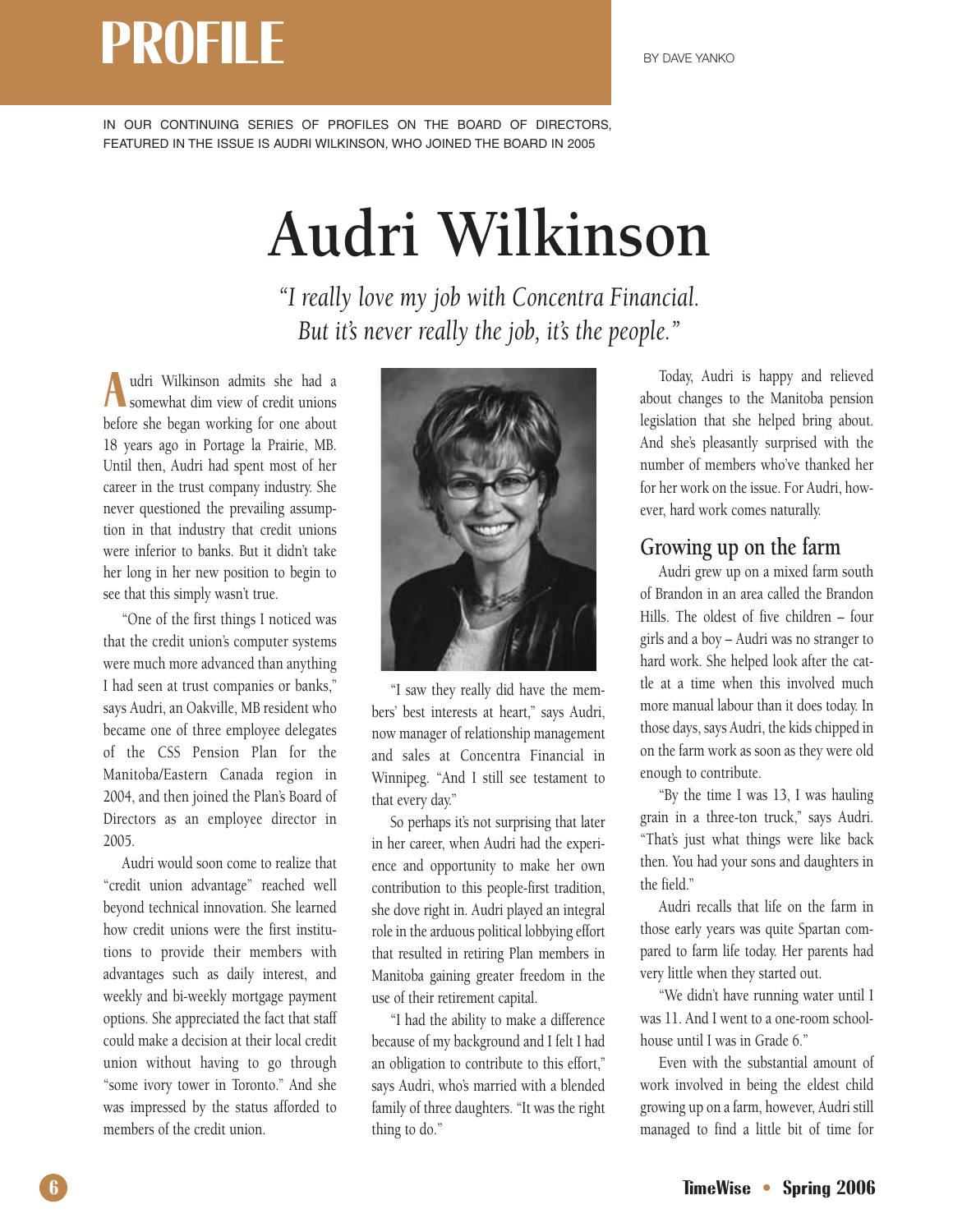organized activities outside of her home and school.

"I was in 4-H. In those days, the girls were in 4-H sewing club," she says, laughing.

While Audri's parents didn't have much when they started out, they worked hard and earned success. They're now retired and living at Virden, MB. Audri has a deep respect for their character and achievement.

"There's nothing I admire more than my parents and their work ethic. They had nothing when they started and they're very successful now. It's all because they worked hard.''

Audri was bused to high school in Brandon, where she took an interest in the arts, drama and life beyond the farm. The city tugged at her heart.

#### **Leaving the farm and starting a career**

"I left home during high school because I wanted off the farm and wanted to get to the city, like many young girls  $do.$ 

Her move to Brandon marked the beginning of her career in the financial services industry. It's a time Audri remembers with fondness and laughter.

"I came into the financial services industry just because I needed a job. In 1974 I went to Brandon and got a job manually rolling coin at the Bank of Commerce, and I rolled coin for eight months. I was the longest coin teller they ever had."

She moved on to Canada Trust for a couple of years and then decided to set off for Winnipeg. She had few plans but plenty of youthful confidence that things would work out.

"I borrowed Dad's truck, drove down Portage Avenue – no idea where I was going. Didn't have a job. But I had all kinds of luck in my eye. And there were lots of jobs around in those days, so I got one just like that.''

She worked in trust companies in Winnipeg for a number of years before landing her first credit union job at Portage Credit Union in Portage la Prairie. And that's when her opinion of the credit union system took a 180-degree turn.

"Frankly, I didn't want a job at a credit union but none of the banks were hiring. After I got that credit union job, though, I would never go back.''

Today, Audri's job at Concentra in Winnipeg involves ensuring Manitoba credit unions have the programs and support required to carry out their day-to-day business. Part of her job involves training

*"There's nothing I admire more than my parents and their work ethic."*

people who counsel CSS Pension Plan members on retirement income options. It was in this role that she began to twig to the level of concern over restricted access to retirement funds.

#### **Helping change pension legislation**

Like most provinces, Manitoba legislation imposed pension spending restrictions during retirement. What Audri was hearing from the people she was training – as well as from her own clients – was that plan members wanted access to more of their capital. They wanted to have more money in the early years of their retirement, when they could use it for travel and other activities they were interested in and able to pursue.

Pension spending restrictions came into being at time when governments felt citizens required protection against injudicious handling of capital. But what was

happening instead, says Audri, was that some retirees were being forced to live on an insufficient amount of retirement income. And the capital that remained when they passed away went to their children in what amounted to forced estate planning. The intentions of early legislators may have been good, she says, but today's world is a different place.

"People have more tools now to help them make decisions, and more qualified advisors."

Audri's job at Concentra provided her with good knowledge of retirement income products and plenty of experience sharing information with others. She entered the fray in 2001 as part of a grassroots movement. Their first efforts failed to move the government to change its pension legislation. But Audri said there was nothing to do but regroup and try again.

It took another four years of lobbying, meetings, letter writing and presentations before the Government of Manitoba acquiesced and agreed in May of 2005 to change the legislation to unlock 50 per cent of capital at retirement time. Before that happened, however, Saskatchewan changed its pension laws to unlock 100 per cent of the funds.

"This was a surprise," says Audri. "Nobody expected Saskatchewan to go 100 per cent release. We, as a system, were advocating for a 50 per cent release; unlocking half of the money and leaving the other half locked in.''

Audri says that while it may be tempting to think Saskatchewan's move forced the hand of Manitoba legislators, that's not necessarily the case. She says that what really turned the tide in Manitoba was an intensive lobbying effort of provincial MLAs by CSS Pension Plan members.

"It was the Manitoba members of our pension plan – because we are the largest defined contribution plan in Manitoba. Our people went to their MLAs.''

How did it feel to win a five-year battle for change?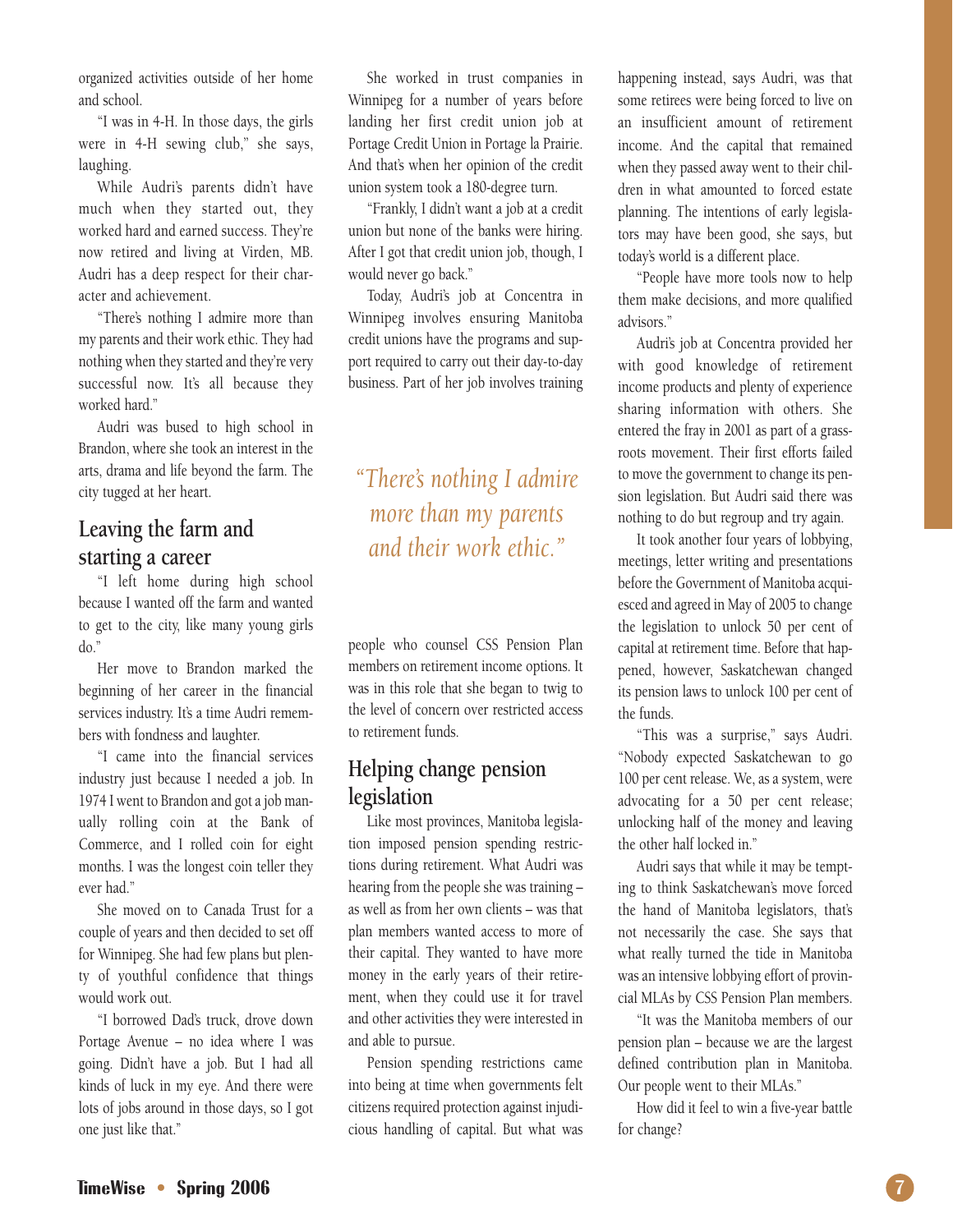"I was relieved,'' says Audri. "There was a lot of speaking at different co-op and credit union events, lots of e-mails asking people to call their MLAs, to meet with their MLAs or to send their MLAs letters.''

The changes effectively removed the province's spending restrictions from 50% of a member's capital at retirement. With more than 6,000 active and non-active members in Manitoba, the CSS Pension Plan represents the largest group of people affected by the new legislation.

The pace of change for the Plan and its members is not slowing. In September 2005, the federal Income Tax Act Regulations were amended to add a new retirement income option within the Plan for its members. Once the provinces accommodate these new federal changes, retiring CSS Pension Plan members will be able to receive a monthly pension from the Plan, transfer their money to a financial institution, and/or keep their money in the Pension Plan and have the same flexibility as if they'd transferred their money out to a financial institution.

#### **Involved in the community**

Audri's role in the fight to change Manitoba pension laws took up much of her spare time over the last five years. Now that that's over, Audri has a little more time for family and hobbies.

"I like to work in my yard. I was born and raised a farm girl so I like having dirt in my hands. I like to be in the yard, to do landscaping, work in my shrub and tree beds. And I like to decorate: I know every paint finish known to man! I can tile my own floors – I have my own tile saw – and I can muck and plaster, and install a light fixture.''

If she needs help with heavier work, she looks no further than husband Steve Ford.

"Steve's an incredible handyman,'' says Audri. "If I need a door in a wall, the door gets done. He's absolutely incredible when it comes to making a wonderful home for us.''

They say that if you want to get a job done, give it to a busy person. Whoever said this must have had Audri in mind. For several years she and Steve were heavily involved in a community project to upgrade the Oakville arena, whose natural ice surface greatly restricted recreation activities for Oakville kids.

"Most often, we didn' have ice until the third week of December, and it was usually melting around the second or third week of March. It was a very short season. And we have four minor hockey teams and a figure-skating club. It was really tough for the kids to be competitive.

*"The community just got on a roll. Once the momentum started, the money just kept coming in.''*

"Even at the figure skating carnival during the second week of March, we'd often set up pylons at certain corners of the rink because the ice would be melting and the girls couldn't do their solos there. Or they would just be soaking wet.''

As chair of the fundraising committee, Audri was behind the push to raise \$175,000 required for the proposed improvements that featured an artificial ice plant. But there was a big problem. There are only 500 people living in Oakville.

Somehow, Audri and her committee managed to raise \$244,000.

"We got about \$60,000 in grants and the rest came from our community and corporate sponsors,'' says Audri. "The community just got on a roll. Once the momentum started, the money just kept coming in.''

Audri says community spirit and a strong sense of history played major roles in the successful fundraising effort. The Oakville rink is 40 years old. There are a number of families with three generations who played hockey at the arena, she says. And the local figure skating club is older than the arena.

"Our figure skating club is almost 50 years old. And for 42 years, it was under the leadership of the same coach. That's a typical example of community spirit in Oakville.''

Steve was the project leader for the installation work, which was undertaken entirely by volunteers.

"And in the fall of 2005, for the first time ever, the Oakville arena had artificial ice.''

At work and in her community, Audri has built a legacy she can be justly proud of. But when she looks back on her career, it's the people who figure most prominently.

"I love my job with Concentra Financial. But it's never really the job, it's the people. People of the Manitoba credit union system are the salt of the earth. I'm really proud to be associated with them. Really proud." con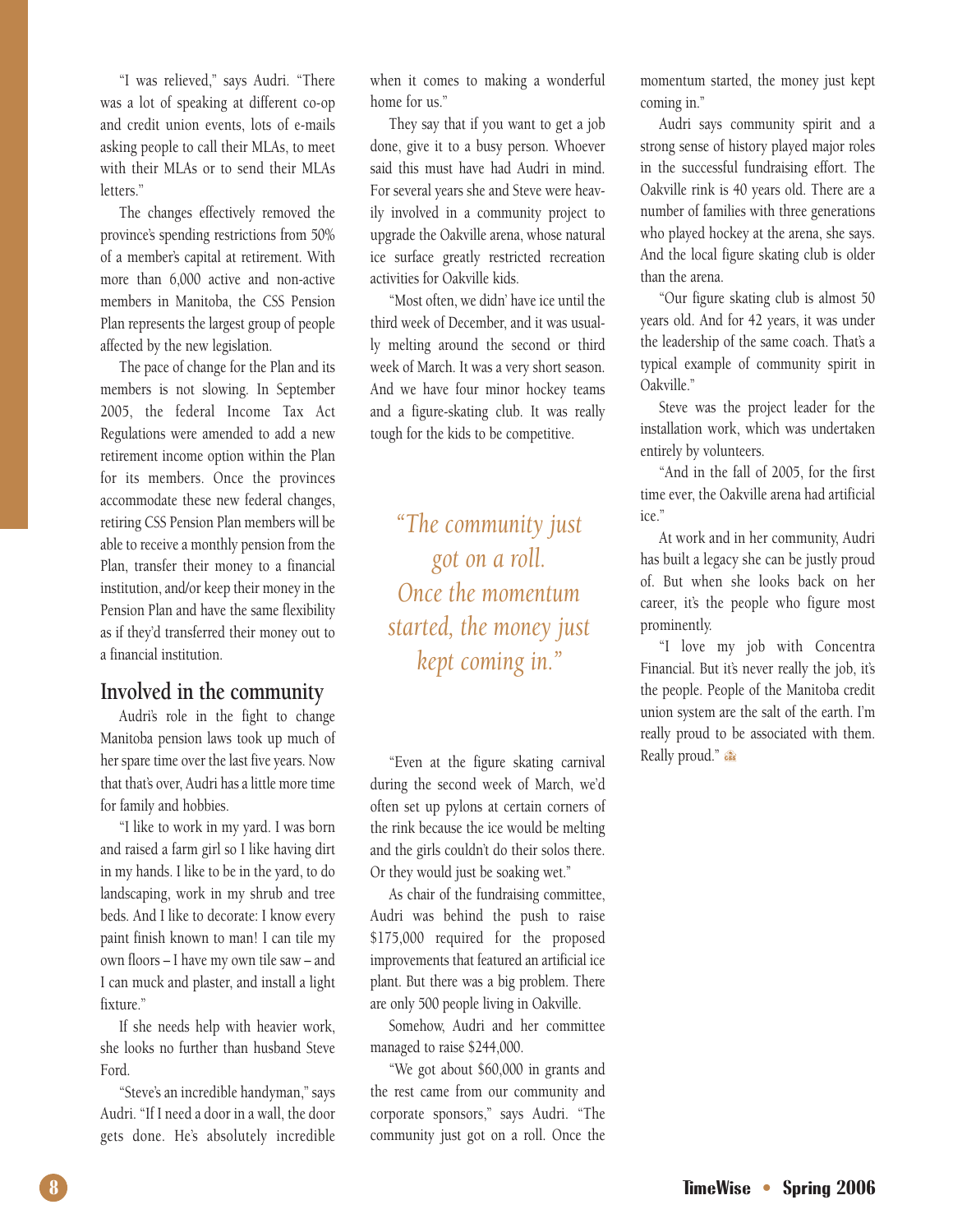### **R In emembrance**

IN THIS REGULAR COLUMN WE ACKNOWLEDGE THOSE PEN-SIONERS WHO ARE NO LONGER WITH US. TO THEIR FAMILY AND FRIENDS, WE EXPRESS OUR SINCERE CONDOLENCES.

**Keith D. Alexander** *Calgary Co-op, Calgary AB*

**Clara Andrushchyshyn** *Stony Plain Co-op, Stony Plain AB*

**Pierre Auger** *Arctic Co-op, Winnipeg MB*

**Mary Bardenhagen** *Eckville Co-op, Eckville AB*

**George Baron** *Edmonton Co-op, Edmonton AB*

**Acie Beckett** *Foam Lake Co-op, Foam Lake SK*

**Martha Belliveau** *St. Paul Co-op, St. Paul AB*

**Gordon H. Brennan** *Red River Co-op, Winnipeg MB*

**June Broom** *Dinsmore Co-op, Dinsmore SK*

**Jerome Classen** *St. Benedict Credit Union, St. Benedict SK*

**Pauline Cochran** *Yorkton Co-op, Yorkton SK*

**Mary Cojocar** *Kayville Co-op, Kayville SK*

**Raymond R. Coleman** *Pioneer Co-op, Swift Current SK*

**Morley Couling** *Eckville Co-op, Eckville AB*

**Ernest W. Coutu** *Spalding Co-op, Spalding SK* **Margaret Cunningham** *Community Health Services, Saskatoon SK*

**Mrs. Willy Debroekert** *Mainline Co-op, Salmon Arm BC*

**Roy E. Dowson** *Matador Co-op, Kyle SK*

**Henry Dueck** *St. Paul Co-op, St. Paul AB*

**Irene Dupuis** *Federated Co-op, Winnipeg MB*

**Adonias Duval** *St. Malo Co-op, St. Malo MB*

**Margaret A. Dyck** *Sun Valley Co-op, Altona MB*

**Roland Fenwick** *Consumers' Co-operative Refineries, Regina SK*

**Jacob Goertzen** *Calgary Co-op, Calgary AB*

**David Gordon** *Calgary Co-op, Calgary AB*

**Erica Gurski** *Meadow Lake Co-op, Meadow Lake SK*

**Germaine Guy** *Battlefords Co-op, North Battleford SK*

**Cuong Hau** *Grande Prairie Co-op, Grande Prairie AB*

**David Hein** *Fides Co-op, Saskatoon SK*

**Beverley Hine** *Federated Co-op, Regina SK*

**Henry Hinz** *Calgary Co-op, Calgary AB*

**Milton Jevning** *Federated Co-op, Edmonton AB*

**Henry Kehler** *Altona Co-op Services, Altona MB*

**Richard Knorr** *Hepburn Co-op, Hepburn SK*

**John T. Lockhart** *Glenboro Co-op, Glenboro MB*

**John Mann** *Federated Co-op, Regina SK*

**Antonio R. Marcotte** *Northern Sask. Co-op Stockyards, Prince Albert SK*

**Mike Mateychuk** *Federated Co-op, Saskatoon SK*

**Betty C. Matheson** *Drumheller Co-op, Drumheller AB*

**James B. McCallum** *Calgary Co-op, Calgary AB*

**Terry O. McCann** *Consumers' Co-operative Refineries, Regina SK*

**Verlie C. McFadyen** *Parkway Co-op, Roblin MB*

**N. Roger McFallon** *Federated Co-op, Calgary AB*

**Carol McHattie** *Saskatoon Co-op, Saskatoon SK*

**Norman W. McLeod** *Pincher Creek Co-op, Pincher Creek AB*

**Larry Mitchell** *Saskatoon Co-op, Saskatoon SK*

**Lois M. Morton** *Weyburn Co-op, Weyburn SK*

**Anton Neufeld** *Pineland Co-op, Nipawin SK*

**Marvin M. Nunweiler** *Kindersley Co-op, Kindersley SK*

**Howard J. Parks** *Davidson Co-op, Davidson SK*

**C.G. Patterson** *Federated Co-op, Saskatoon SK*

**Homer R. Quinton** *Southern Alberta Co-op, Lethbridge AB*

**R. Kristian Rasmussen** *Sherwood Co-op, Regina SK*

**Ernest W. Reynolds** *Elfros Co-op, Elfros SK*

**Josephine Rissling** *Credit Union Central, Regina SK*

**Elsie O. Rude** *Valhalla Co-op, Valhalla Centre AB*

**Frances Sawchyn** *Federated Co-op, Saskatoon SK*

**Thomas K. Simmonds** *District #7 Public Relations Federation*

**Ralph S. Smith** *Federated Co-op, Winnipeg MB*

**Lillian Stefanson** *Elfros-Mozart Credit Union, Elfros SK*

**John M. Thomas** *Concentra Financial, Edmonton AB*

**K. Ronald Vipond** *Pioneer Co-op, Swift Current SK*

**Larry G. Wilson** *Rimbey Co-op, Rimbey AB*

**Eloi E. Wilvers** *Estevan Co-op, Estevan SK*

**Allen L. Zastre** *Red River Co-op, Winnipeg MB*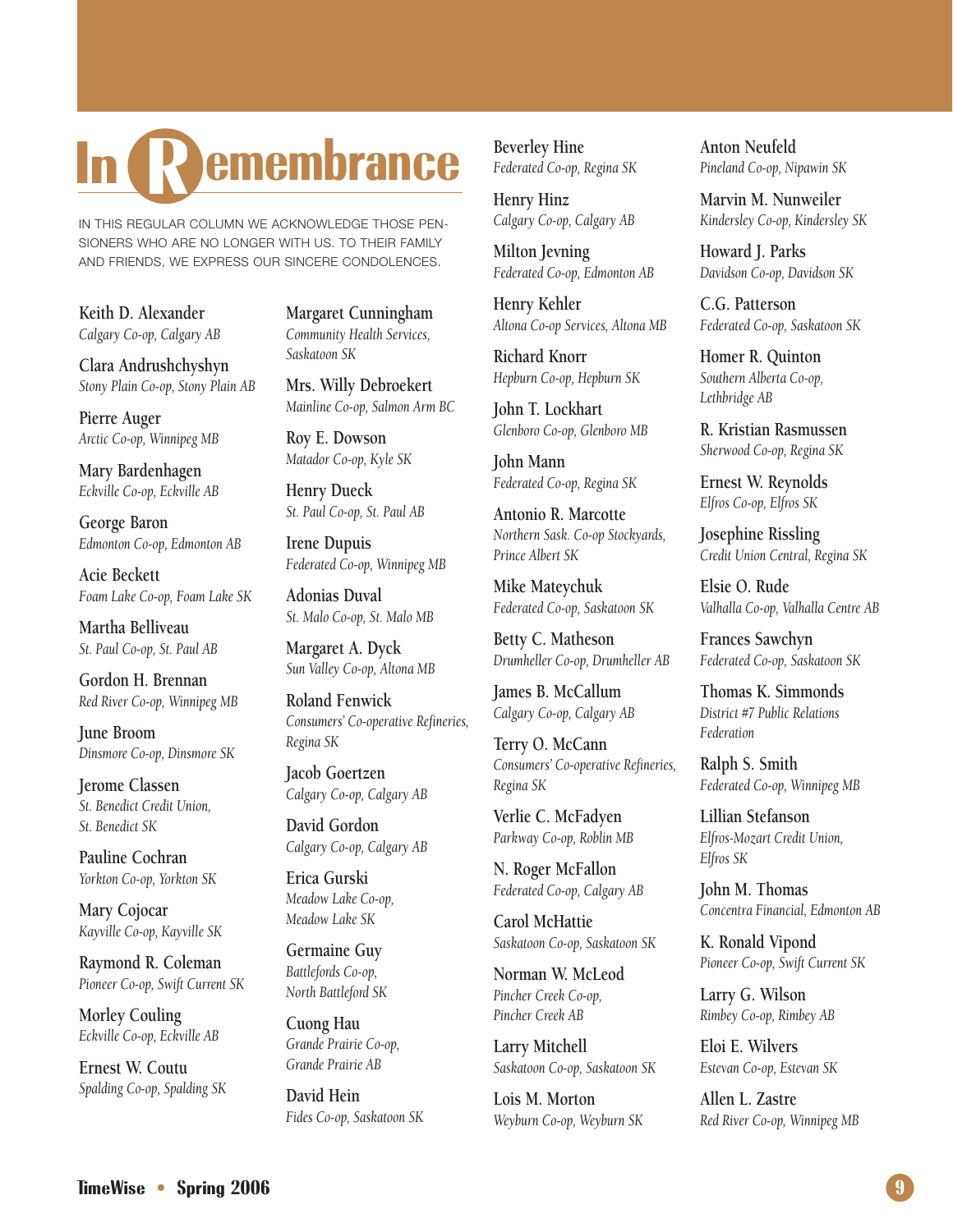# **New 2 Pensions**

INCLUDING THE 50 NEW PENSIONS COMMENCED FROM OCTOBER 2005 TO DECEMBER 2005, A TOTAL OF 219 NEW PENSIONS COM-MENCED IN 2005. THIS IS SAME NUMBER OF NEW PENSIONS COM-MENCED IN 2004. THE FOLLOWING 88 NAMES REPRESENT THE NEW PENSIONS COMMENCED FROM OCTOBER 2005 TO FEBRUARY 2006 INCLUSIVE.

An asterisk \* denotes that these pensioners are surviving spouses of deceased members of the CSS Pension Plan.

#### **BRITISH COLUMBIA**

**Lorraine Barker** *Mainline Co-op, Salmon Arm*

**Donald G.Bold** *Peninsula Consumers Co-op, Saanichton*

**Robert M. Higginbottom** *Federated Co-op, Vancouver*

**Patricia L. Jefferson** *Alberni Co-op, Port Alberni*

**Vicki L. Moore** *Williams Lake Credit Union*

**Loraine Pilon** *Ucluelet Co-op*

#### **ALBERTA**

**Edith Adolph** *Edmonton Co-op*

**Carol Aspell** *Innisfail Co-op*

**Glenna Attridge** *Calgary Co-op*

**John Cappon** *Calgary Co-op*

**Emeline Chornohus** *St. Paul Co-op*

**Yvonne Dingreville** *Pincher Creek Co-op*

**Milos Divic** *Calgary Co-op* **James Dunn** *Calgary Co-op*

**Ann-Marie C. Edgar** *Credit Union Central, Calgary*

**Lorrette Ellis** *Edmonton Co-op*

**Sherron L. Fox** *First Calgary Financial*

**Elizabeth Geisinger** *Calgary Co-op*

**Gunda Gibbins** *Calgary Co-op*

**Ken Hamaliuk** *Andrew Co-op*

**Betty Hawreliak** *Calgary Co-op*

**James C. Hugh \*** *Grande Prairie Co-op*

**Myrna Johnson** *Calgary Co-op*

**Wayne L. Johnson** *Boyle Co-op*

**Colleen Klein** *Calgary Co-op*

**Gerda Krohn** *Rocky Mountain House Co-op*

**Helen M. Lohse** *Red Deer Co-op*

**James E. Marshall** *Federated Co-op, Edmonton* **Dennis Miller** *Red Deer Co-op*

**Ismail Mohammed** *Federated Co-op, Edmonton*

**James C. Murray** *Stony Plain Co-op*

**Jane Myers** *Calgary Co-op*

**Roy Nordstrom** *Tuxedo Credit Union, Calgary*

**Leroy Overacker** *Drumheller Co-op*

**Jill Rathwell \****Calgary Co-op*

**Mahindra Relan** *Calgary Co-op*

**Glen G. Saur** *Beaver River Co-op, Bonnyville*

**Wendell Smith** *Federated Co-op, Calgary*

**Geraldine R. Tiller** *Red Deer Co-op*

**Louis Varga** *Pincher Creek Co-op*

**A. Fay Vickers** *Rocky Mountain House Co-op*

**Gloria Wood** *Pincher Creek Co-op*

**Leonard Zylmans** *The Grocery People, Edmonton*

#### **SASKATCHEWAN**

**Emile H. Balogh** *Kipling Co-op*

**Robert Bower** *Lloydminster Co-op* **Donald G. Cheater** *Northern Co-op Trading, La Ronge*

**James J. Cote** *Southland Co-op, Assiniboia*

**Darlene Curtis** *Battlefords Co-op, North Battleford*

**Carolyn Danbrook** *Govan Credit Union*

**Dennis J. Deforest** *Saskatoon Co-op*

**Joanne Dunne** *Delta Co-op, Unity*

**Sr. Emma J. Hartman** *Fides Co-op, Saskatoon*

**James F. Lokinger** *Midway Co-op, Leroy*

**Mary Luepke** *Pioneer Co-op, Swift Current*

**Doug Martens** *Federated Co-op, Saskatoon*

**Heather McLean** *Community Health Services, Saskatoon*

**Ronald P. Michaud** *Pioneer Co-op, Swift Current*

**Gloria A.J. Nelson** *Elfros-Mozart Credit Union*

**Stan J. Neufeld** *Meadow Lake Credit Union*

**Rosalie Pankiw** *Federated Co-op, Regina*

**Gloria Reason** *Stoughton Consumers Co-op*

**Shirley Richter** *Horizon Credit Union, Melville*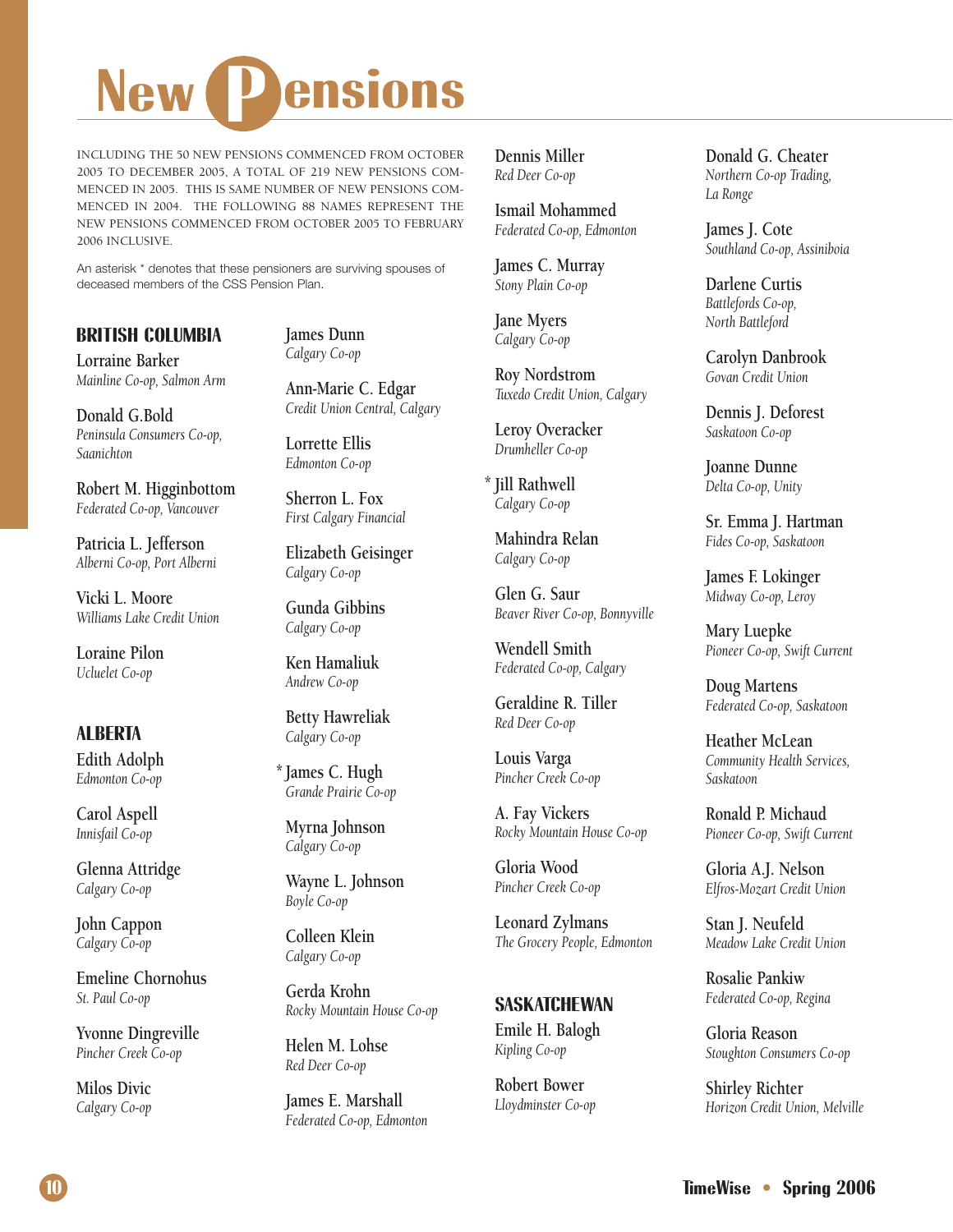**Colleen Schmaltz** *Kindersley Credit Union*

**George N. Searson** *Northern Co-op Trading, La Ronge*

**Kenneth J. Slusarchuk** *Credit Union Central, Regina*

**Doreen A. Swift** *Fides Co-op, Saskatoon*

**L. John Vinek** *Lloydminster Credit Union*

**Katherine E. Webster** *Federated Co-op, Saskatoon*

**Pat Wilson** *Saskatoon Credit Union* **MANITOBA Wayne Bjarnason** *Glenboro Co-op*

**Violet Burton** *Leaf Rapids Co-op*

**Estelle I. Comte** *Pembina Co-op, St. Leon*

**Thelma Guenther** *Steinbach Credit Union*

**Isaac W. Gullage** *Arctic Co-op, Winnipeg*

**A. Elaine Kuhl** *Vanguard Credit Union, Rossburn*

**Norbert C. Labossiere** *Pembina Co-op, St. Leon*

**Marge Loeppky** *Altona Credit Union*

**Beatrice McKay** *Red River Co-op, Winnipeg*

**Martin S. Nechwediuk** *Manitoba Co-op Honey Producers, Winnipeg*

**Brenda E. Peters** *Credit Union Central, Winnipeg*

**Mervin V. Sachvie** *Beausejour Co-op*

**Muriel Seper** *Steinbach Credit Union*

**Cathy F. Whitfield** *Carpathia Housing Co-op, Winnipeg*

**Josephine Wisnoski \****Swan Valley Co-op, Swan River*

**Darlene L. Yurchuk** *Crocus Credit Union, Brandon*

#### **ONTARIO**

**Janice Hunt** *Credit Union Central of Canada, Toronto*

**Lloyd Perreira** *Interprovincial Co-op, Mississauga*

**Christine Smutnicki** *Penfinancial Credit Union, Welland*

#### **Pension Projections from CSS Pension Plan**

**O**ne of the retirement income options<br>
available to members of the Co-oper-<br>
ative Superannuation Society Pension Plan ne of the retirement income options available to members of the Co-operis a monthly pension paid directly by the Plan. CSS therefore provides members with annual "pension projections", or estimates, for retirement planning purposes.

Your CSS Pension Plan Annual Statement includes estimates of your monthly pension at different retirement ages, based on assumed future contributions, using hypothetical rates of return and long-term interest rates. You may have noticed that the estimates provided on your statement sometimes change from year to year. This is because the rate of return and interest assumptions used in the calculations are varied to correspond with changes in the economic environment.

It is important to remember that the pension projections on your Annual Statement are only calculated for one type of pension – a "Single Life" pension with a fifteen-year guarantee. Further they are calculated using only one set of return and interest rate assumptions for everyone. Therefore, the projections on your statement can be significantly different from the pension that you will actually receive. Your actual pension will not be based on assumptions. It will be calculated using your personal account balance, your age at retirement, the type of pension you select and the actual long-term interest rate available on the date that your pension starts.

If you are thinking about retiring soon and starting a CSS Pension, you are encouraged to contact the Plan for additional pension projections **before finalizing your termination date**. CSS would be pleased to provide you with up-to-date pension projections for all of the pension types offered by the Plan, based on your current account balance and intended retirement date. Although these up-to-date projections will also vary slightly from the pension amount that you will finally receive, they will provide you with the best information available to help you decide whether you are ready to retire.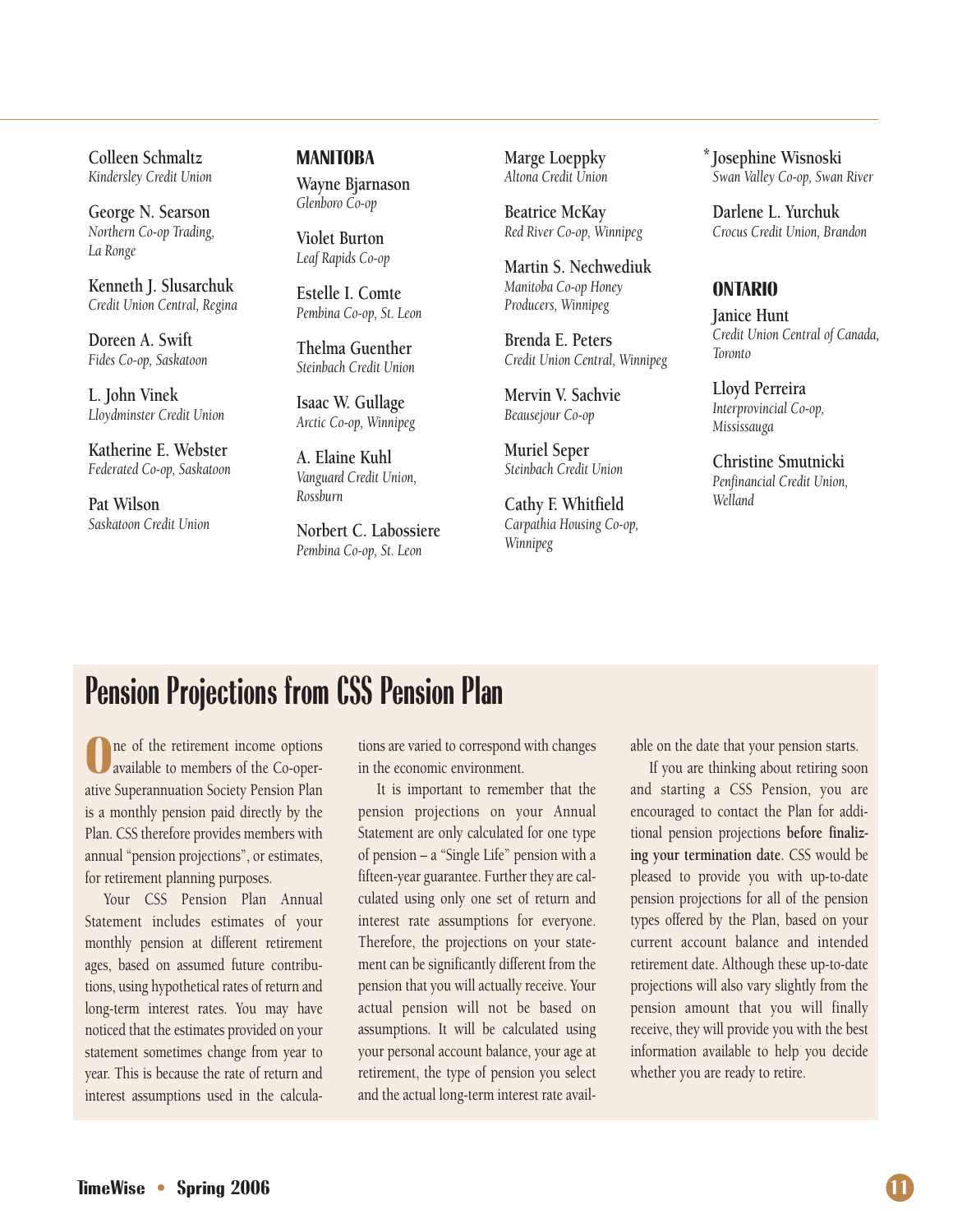# **"I Know That!" Contest**

#### **Enter Our "I Know That!" Contest and You Could Win a Copy of "Live Well – Retire Well" or "Protect Your Nest Egg"**

Complete the crossword puzzle below and mail your entry to the address below. Entry forms must be received no later than Friday, May 19, 2006. The first ten correct entries drawn at random on May 23 will each win a copy of Patricia Lovett-Reid's book "Live Well – Retire Well" or Eric Kizner's and Richard Croft's book "Protect Your Nest Egg". "Live Well – Retire Well" provides strategies for a rich life and a richer retirement. "Protect Your Nest Egg" shows how to guard your money during changing times. Answers to all of the crossword puzzle clues below can be found in this issue of TimeWise and the 2005 Annual Report. See page 3 for a list of winners and the correct crossword puzzle solution to the Fall 2005 "I Know That!" Contest.

#### **Across**

- 4. The oldest of five children four girls and a boy Audri was no  $\qquad \qquad$  to hard work.
- 7. From January 1 to December 31, 2005, the \_\_\_\_\_\_\_\_\_\_ price of the Balanced Fund increased from \$10.00 to \$11.2172.
- 8. The Plan's investment in actively managed non-North American equities consists of units in a fund holding a diverse portfolio of companies located in Europe, and the Pacific Basin.
- 9. The average age of the non-retired members of the Plan increased to 44.61 at the \_\_\_\_\_\_\_\_\_\_ of 2005, from 44.31 at the end of 2004.
- 10. The objective of the RPS is to provide information<br>and help participants \_\_\_\_\_\_\_\_\_\_\_ for their own and help participants \_\_\_\_\_\_\_ answers in planning for a meaningful, successful and happy retirement.

#### **Down**

- 1. Since his retirement from the Pension Plan in January 1998, Mike has been one of the Plan's \_\_\_\_\_\_\_\_\_\_ at its Retirement Income Options (RIO) workshops.
- 2. High crude prices generally have a \_\_\_\_\_\_\_\_\_\_ effect on the Canadian economy.
- 3. At the 2006 Annual Meeting the Delegates approved amendments to the CSS Pension Plan's Rules & Regulations to enable the Plan to offer \_\_\_\_\_\_\_\_\_\_ Benefit Payments.
- 5. The Money Market Fund's primary objective is to  $\_$  capital.
- 6. Despite historically low long-term interest rates, 219 retiring members started a monthly pension directly from the \_\_\_\_\_\_\_\_\_\_ in 2005 at an average age of 60.78 years.

#### **ENTRY FORM**

Mail to: "I Know That!" Contest, CSS Pension Plan P.O. Box 1850, Saskatoon, SK S7K 3S2



| Employer:                                                                                                                                                                             |  |                                                                                                                                                                                                                               |
|---------------------------------------------------------------------------------------------------------------------------------------------------------------------------------------|--|-------------------------------------------------------------------------------------------------------------------------------------------------------------------------------------------------------------------------------|
|                                                                                                                                                                                       |  |                                                                                                                                                                                                                               |
|                                                                                                                                                                                       |  | City: City: City: City: City: City: City: City: City: City: City: City: City: City: City: City: City: City: City: City: City: City: City: City: City: City: City: City: City: City: City: City: City: City: City: City: City: |
| If my entry is one of the first 10 correct entries drawn on May 23, 2006, I wish to receive a copy of:<br>□ "Live Well – Retire Well" or □ "Protect Your Nest Egg" (Please check one) |  |                                                                                                                                                                                                                               |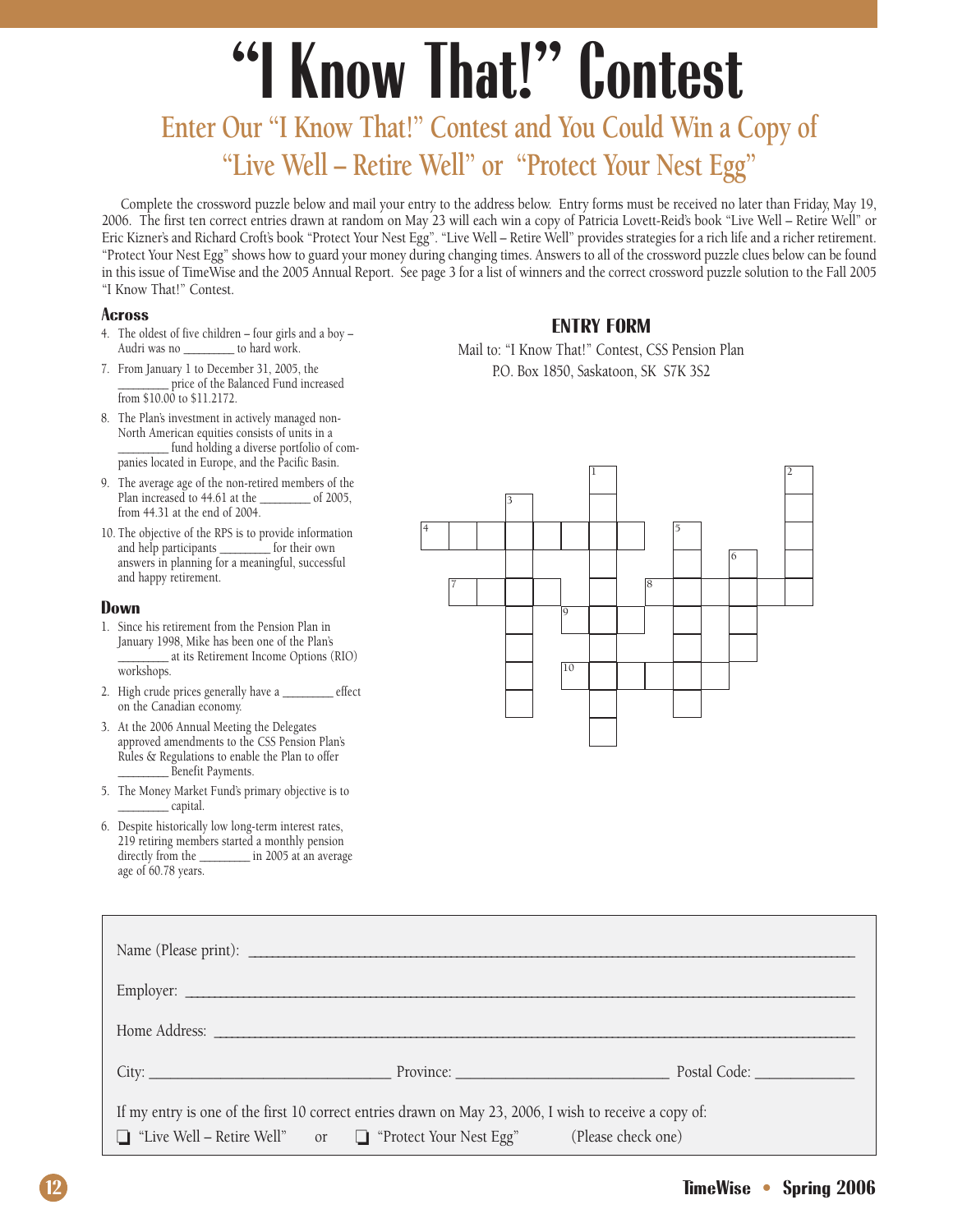### with the people you TRUST PLAN



You don't need convincing that a Retirement Plan is a necessity. But there is something you might not know:

We have Certified Financial Planners on staff.

Just as important is the trust: You know us – and we know you.

We will develop a Retirement Plan that's right for you. We'll take the time to give you the best possible advice, free of charge.

You know you'll receive what you expect from your credit union and no less.

Every step of the way, we're dedicated to your financial health and wealth. Today, as always, we want to ensure you receive the full benefit of credit union expertise.

Contact your Certified Financial Planner today for your Retirement Plan.

www.conexuscu.com www.swcu.sk.ca<br>780-1666 780-1700 780-1666<br>1-800-567-0101

Prince Albert Credit Union Advantage Credit Union www.princealbertcu.com www.advantagecu.com 953-6100 1-800-667-7477

446-7000 934-4000 1-866-446-7001

Conexus Credit Union Southwest Credit Union 1-800-381-5502

287-3730 extension 22

BCU Financial Saskatoon Credit Union www.bcufinancial.ca www.saskatooncreditunion.com